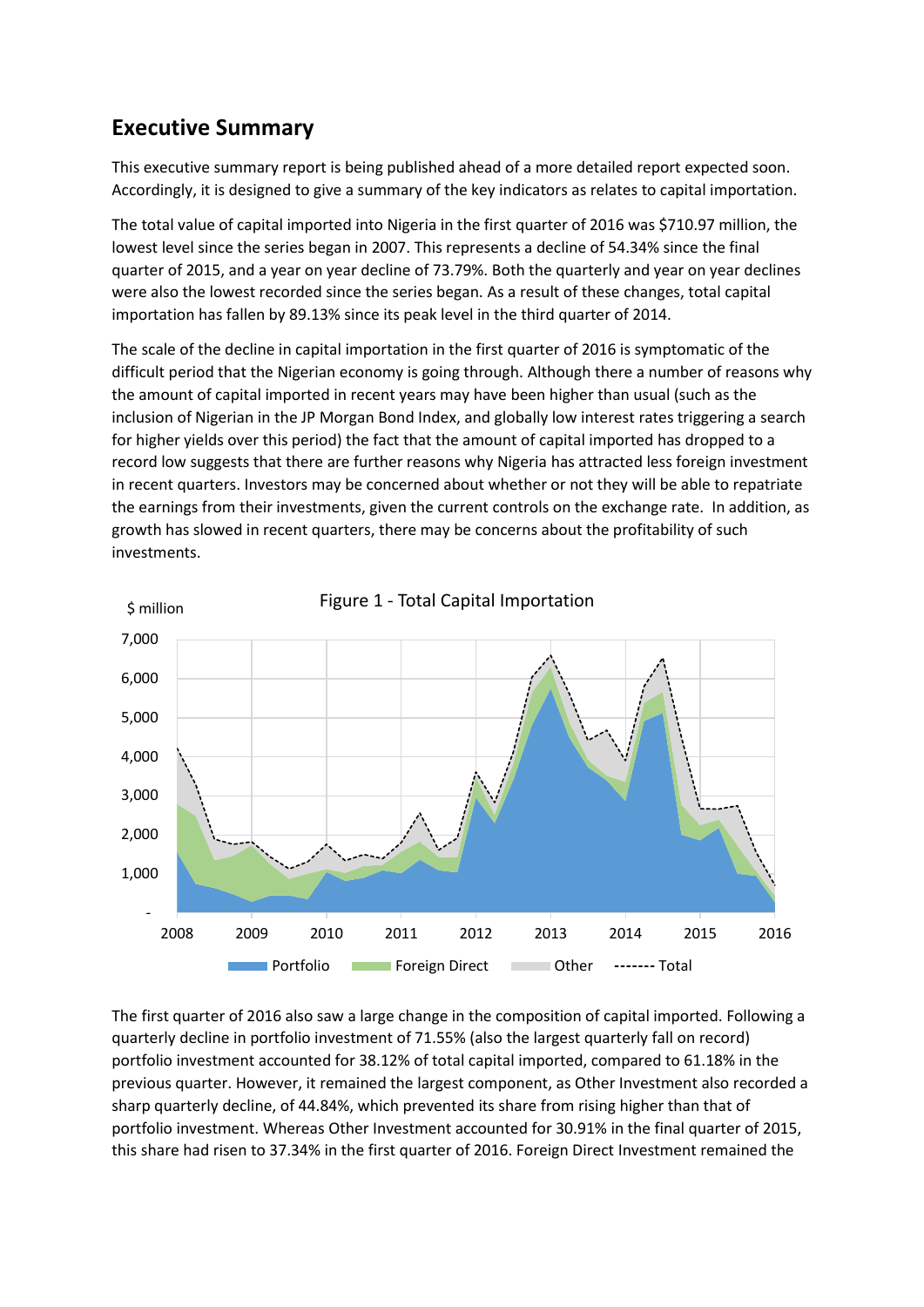smallest component at 24.54%, despite being the only component to record a quarterly increase in investment (of 41.65%).

## **Capital Importation by Type**

Capital Importation can be divided into three main investment types: Foreign Direct Investment (FDI), Portfolio Investment and Other Investments, each comprising various subsectors.

In the first quarter of 2016 the largest component of capital importation was Portfolio investment, which accounted for \$271.03 million, or 38.12% of all capital imported. The largest subcomponent was Equity, which accounted for \$201.69 million, representing 74.41% of portfolio investment and 28.37% of total capital imported. Equity has been the largest part of portfolio investment in every quarter since 2007. Although it remains the largest subcomponent, this is despite contributing the most to the decline in portfolio investment; Equity recorded a quarterly decline of 74.54%, and a yearly decline of 82.30%. The second largest subcomponent of Portfolio Investment was Money Market Instruments, which accounted for \$67.85 million, or 25.03% of portfolio Investment, despite recording a quarterly decline of 57.62%. In contrast to the same quarter of 2015, Bonds was relatively unimportant, accounting for only 0.55% of portfolio investment. This followed a year on year decline of 99.79%, from \$705.12 million to \$1.50 million in the first quarter of 2016.



Figure 2: Composition of Capital Importation 2016 Q1

The second largest component was Other Investment, which accounted for \$265.48 million, or 37.34% of all capital imported. As in the final quarter of 2015, only two subcomponents recorded any investment: loans, which accounted for \$241.81 million or 91.09% of other investment, and Other Claims, which accounted for \$23.66 million or 8.91%. Each of these subcomponents had seen large quarterly declines, of 42.54% and 60.86%% respectively.

In contrast to other investment types, Foreign Direct Investment (FDI) recorded a quarterly increase in the first quarter of 2016, from \$123.16 million to \$174.46 million. As a result its share of total capital importation increased from 7.91% to 24.54%, although it remained the smallest part of imported capital. FDI is dominated by equity, which accounted for \$173.73 million in the first quarter, or 99.58% of FDI. This share represents an increase relative to the previous quarter; as a result of equity increasing by 43.60% relative to the previous quarter, and Other Capital declining by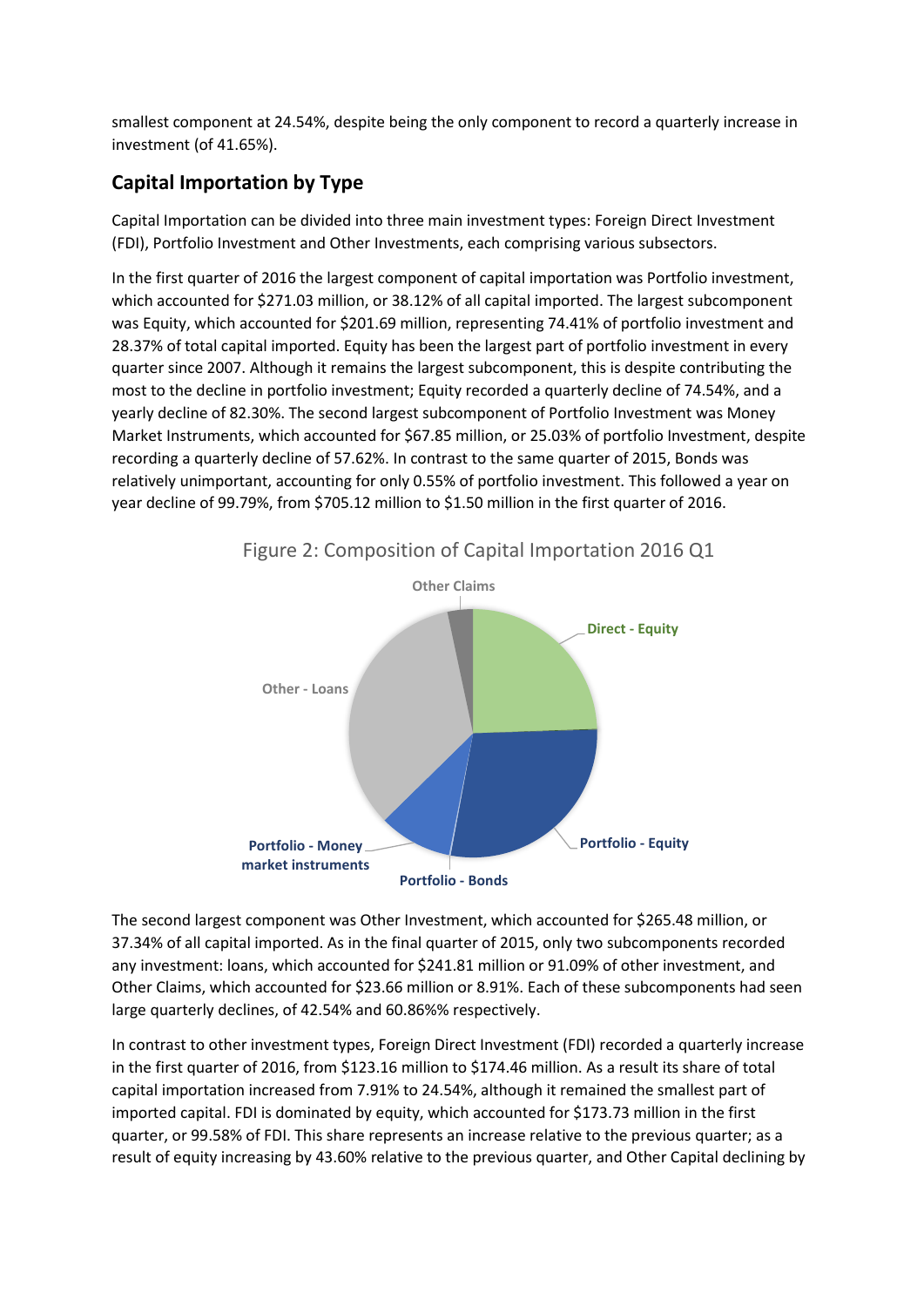66.60%. Given the respective shares of Equity and Other Capital, movements in FDI largely reflect movements in Equity.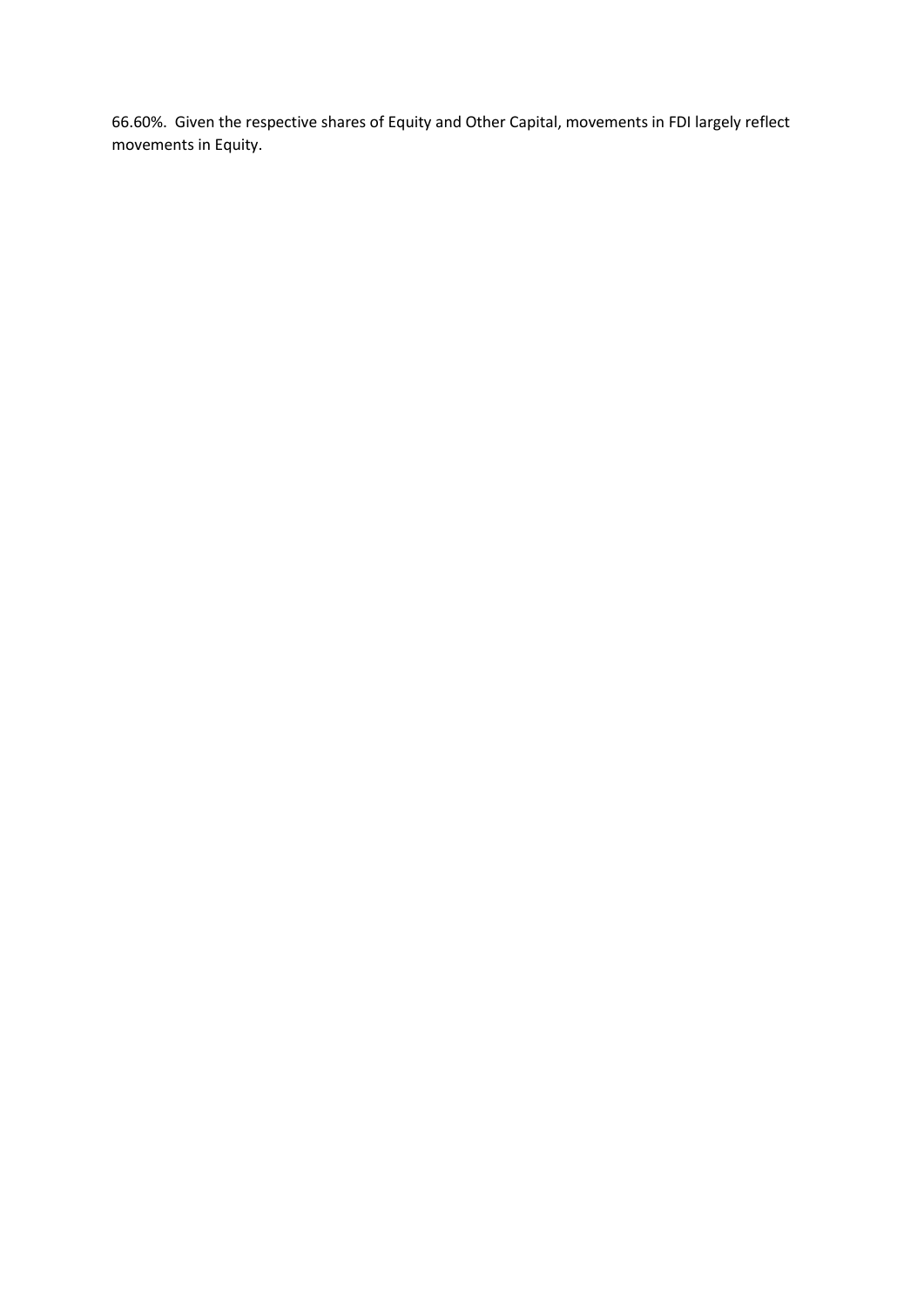| TABLE 1: Capital Importation by Type of Investment (\$ million) |          |          |                       |                          |          |          |                |          |          |          |                |                |                          |
|-----------------------------------------------------------------|----------|----------|-----------------------|--------------------------|----------|----------|----------------|----------|----------|----------|----------------|----------------|--------------------------|
|                                                                 | 2013     |          |                       |                          | 2014     |          |                |          | 2015     | 2016     |                |                |                          |
|                                                                 | Q1       | Q2       | Q <sub>3</sub>        | Q4                       | Q1       | Q2       | Q <sub>3</sub> | Q4       | Q1       | Q2       | Q <sub>3</sub> | Q4             | Q1                       |
| <b>Foreign Direct</b><br>Investment                             | 561.42   | 400.91   | 195.28                | 121.82                   | 490.69   | 472.99   | 544.5          | 768.86   | 394.61   | 211.14   | 717.72         | 123.15         | 174.46                   |
| Equity                                                          | 541.31   | 400.80   | 194.63                | 113.95                   | 490.39   | 461.58   | 544.21         | 767.83   | 394.56   | 211.01   | 715.86         | 120.98         | 173.73                   |
| <b>Other Capital</b>                                            | 20.11    | 0.11     | 0.65                  | 7.87                     | 0.30     | 11.41    | 0.29           | 1.03     | 0.05     | 0.13     | 1.86           | 2.17           | 0.73                     |
| Portfolio<br>Investment                                         | 5750.51  | 4487.5   | 3735.49               | 3395.77                  | 2869.19  | 4917.13  | 5127.75        | 2003.1   | 1860.64  | 2183.15  | 1009.13        | 952.5          | 271.04                   |
| Equity                                                          | 4,930.55 | 3,934.21 | 3,532.53              | 2,719.29                 | 2,260.36 | 3,875.35 | 3,770.37       | 1,542.08 | 1,139.38 | 1,846.08 | 879.97         | 792.12         | 201.69                   |
| <b>Bonds</b>                                                    | 599.42   | 150.74   | 31.64                 | 427.65                   | 482.49   | 731.74   | 1,000.28       | 229.48   | 705.12   | 50.54    | 20.34          | 0.28           | 1.50                     |
| Money market<br>instruments                                     | 220.54   | 402.55   | 171.32                | 248.83                   | 126.34   | 310.04   | 357.10         | 231.54   | 16.14    | 286.53   | 108.82         | 160.10         | 67.85                    |
| <b>Other Investment</b>                                         | 288.64   | 729.25   | 487.99                | 1163.81                  | 544.67   | 413.76   | 870.32         | 1727.79  | 416.34   | 272.07   | 1021.26        | 481.3          | 265.47                   |
| <b>Trade credits</b>                                            |          |          |                       | $\overline{\phantom{a}}$ | 14.70    | 1.37     | 5.08           | 0.88     |          |          |                |                | $\overline{\phantom{a}}$ |
| Loans                                                           | 286.27   | 690.61   | 239.69                | 920.52                   | 436.41   | 236.99   | 349.93         | 391.00   | 384.83   | 153.23   | 696.38         | 420.84         | 241.81                   |
| Currency<br>deposits                                            | 1.73     |          | $\tilde{\phantom{a}}$ | 2.48                     | L,       |          |                |          |          | 0.99     | 7.11           | $\overline{a}$ |                          |
| Other claims                                                    | 0.64     | 38.64    | 248.30                | 240.81                   | 93.56    | 175.40   | 515.31         | 1,335.91 | 31.51    | 117.85   | 317.77         | 60.46          | 23.66                    |